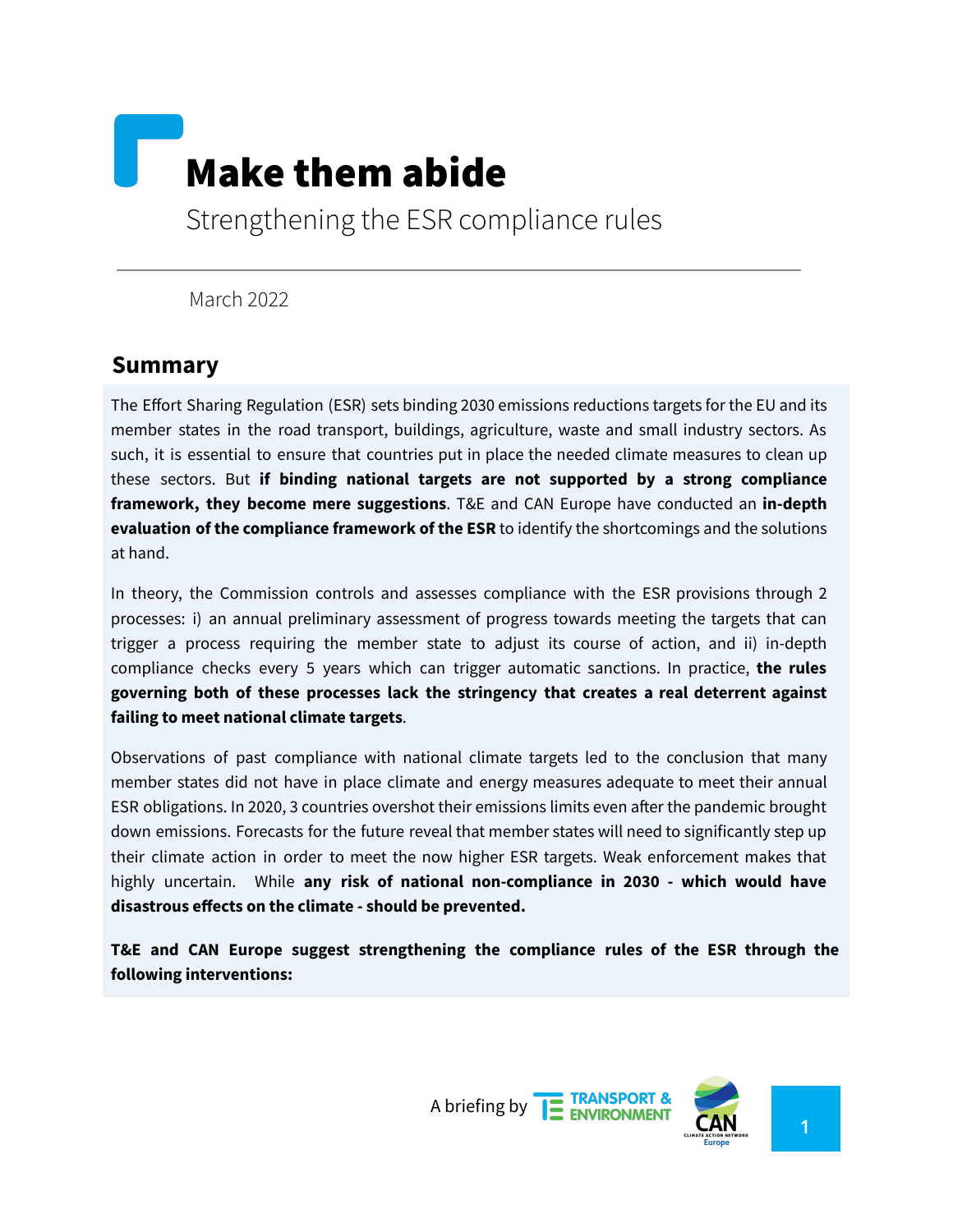- Firstly, it would be necessary to **increase the transparency and the bindingness of the corrective process**. This would ensure that member states commit to adjust their course of action with good quality corrective action plans.
- Secondly, **the consequences of not complying with the ESR should become more tangible and credible** in order to create a real deterrent effect, for example by providing sanctions of a financial nature.
- Finally, to ensure that governments take the pathway towards decarbonisation seriously, the **scrutiny of national action by civil society** becomes particularly essential. Especially the inclusion of the right for the public to bring governments to national court if they breach their ESR or climate and energy planning obligations, is an essential instrument to make member states accountable, foremost, to their citizens.

## 1. How national climate targets are enforced and why it is insufficient

The Effort Sharing Regulation (ESR) was agreed in 2018 and sets national-level climate targets for the period 2021-2030. The Regulation is now being reviewed to bring it in line with the Union's new economy-wide 2030 goal of -55% net emissions reductions (compared to 1990). To achieve that, in July 2021 the Commission proposed to increase the target for the ESR sectors to -40% (compared to 2005) and to increase each member state's national target in line with that collective goal.

The decarbonisation of road transport, buildings, waste, agriculture and small industries requires that member states commit to their targets and do the most to comply by putting in place the necessary measures. Thus, a core element of the Regulation is the set of rules that ensures, through its enforcement, that in the first place member states stick to their obligation to reduce emissions. Those rules should also induce countries to swiftly undertake the necessary measures to get back on track when they deviate from their reductions targets. According to these rules, the European Commission controls and assesses member states' compliance with their obligation through two processes: an **annual assessment of progress** towards the targets and **compliance checks** every 5 years.

However, T&E's and Climate Action Network-Europe's evaluation of the compliance rules of the ESR points to a weak enforcement framework that is not up to the challenge of preventing national breaches of the ESR's emissions reductions requirements.

If the annual assessment of progress reveals that member states are not making sufficient progress towards their targets, a process to induce them to correct their course of action kicks in. However, this process has a deficit of stringency and does not guarantee the quality of the outcome. Lack of transparency around the adoption of corrective action plans, lack of public scrutiny of national action



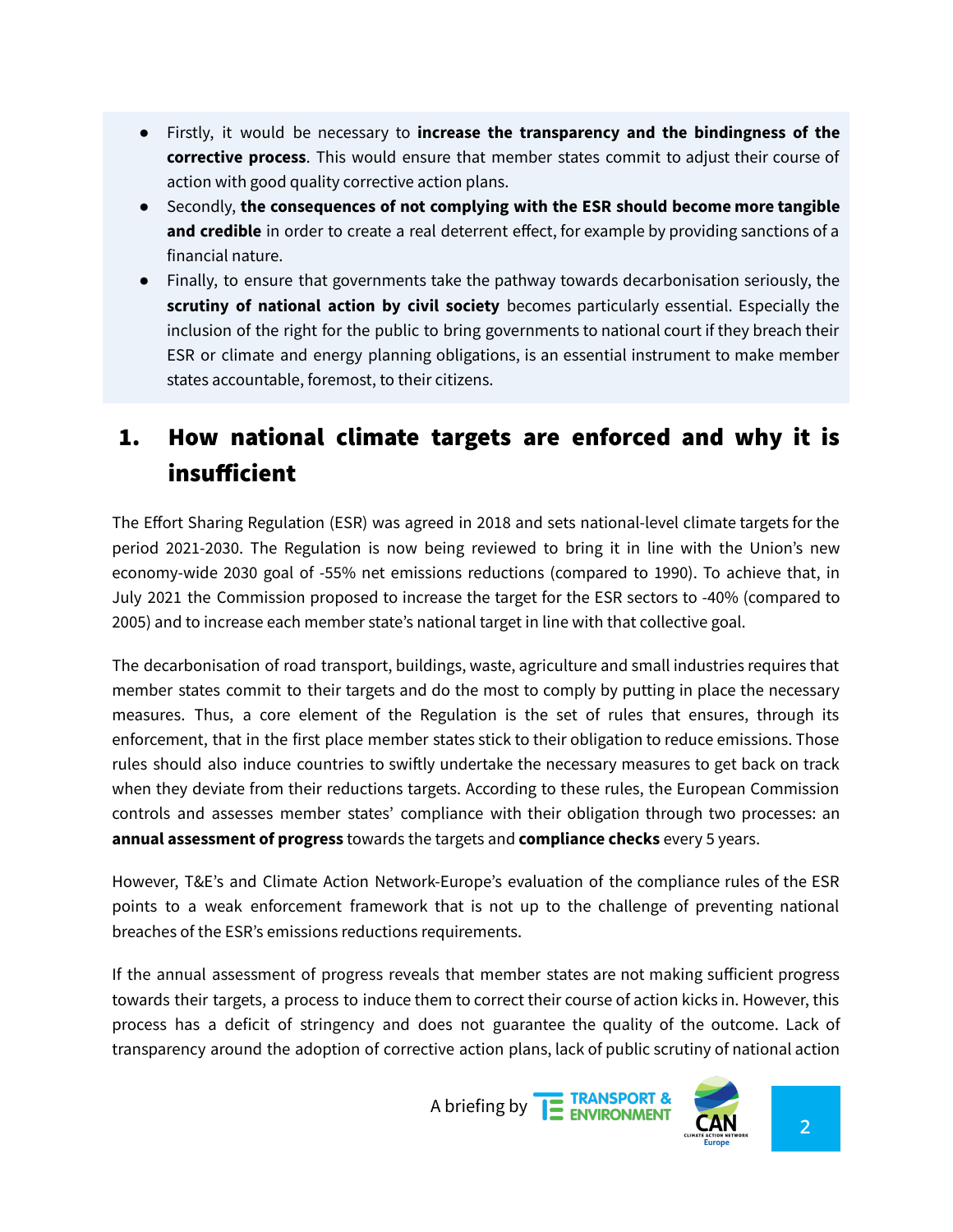and lack of consequences if countries breach their target for 2 consecutive years contributes to this deficit.

Consequences of non-compliance also seem weak, not swiftly activated and not credible. Moreover, member states are not made accountable to their citizens for compliance with their climate mitigation obligations.

This framework is problematic because observation of compliance with the targets reveals that for the period 2013-2020, 11 member states breached their annual emissions reduction limits for 2 years in a row. In 2020, 3 countries managed to exceed their limits even after the pandemic's impact that brought down emissions. In the next decade, emissions projections already show that member states will need to step up their game and adopt additional measures to be sure to meet their now increased ESR 2030 targets<sup>1</sup>. If these identified shortcomings of the compliance framework are not addressed and the deterrence effect remains weak, nothing guarantees that countries will answer that call for higher climate ambition. This is where national and European failure to meet the 2030 climate targets looms.

The Commission's review of the ESR is limited in scope, but it now offers the opportunity for co-legislators to provide a stronger compliance framework. This briefing aims at proposing solutions to strengthen the compliance rules of the Regulation and to ensure the credibility of its enforcement mechanisms.

#### **1.1.** Annual assessment of progress and the corrective action

The annual assessment of national progress towards meeting the ESR targets does not check compliance, but gives the chance to member states to get back on track if they are deviating from their annual emissions limits. Each year in autumn, the Commission prepares the Climate Action Progress Report<sup>2</sup> for that purpose, covering historic emissions and projected future emissions for every country<sup>3</sup>. The process to do so is the following: the member states produce themselves their GHG emissions inventories and submit them to the EEA<sup>4</sup>. The EEA then prepares the EU GHG inventory which is a compilation of the national inventories submitted by each member state. The inventory normally covers emissions up to 2 years before the year of compilation, while for the more recent year member states report approximated estimations of emissions.

<sup>4</sup> The relevant framework for the GHG emissions monitoring and reporting rules has been the Climate Monitoring Mechanism Regulation until 1 January 2021. This regulation has now been replaced by the Regulation on the Governance of the Energy Union and Climate Action.





 $1$  European Commission, November 2021, EU Climate Action Progress Report, p. 10.

 $2$  This report is part of the State of the Energy Union Report that the Commission sends to the European Parliament and the Council in autumn each year.

<sup>&</sup>lt;sup>3</sup> The Report also covers information on EU policies and measures, climate finance and adaptation.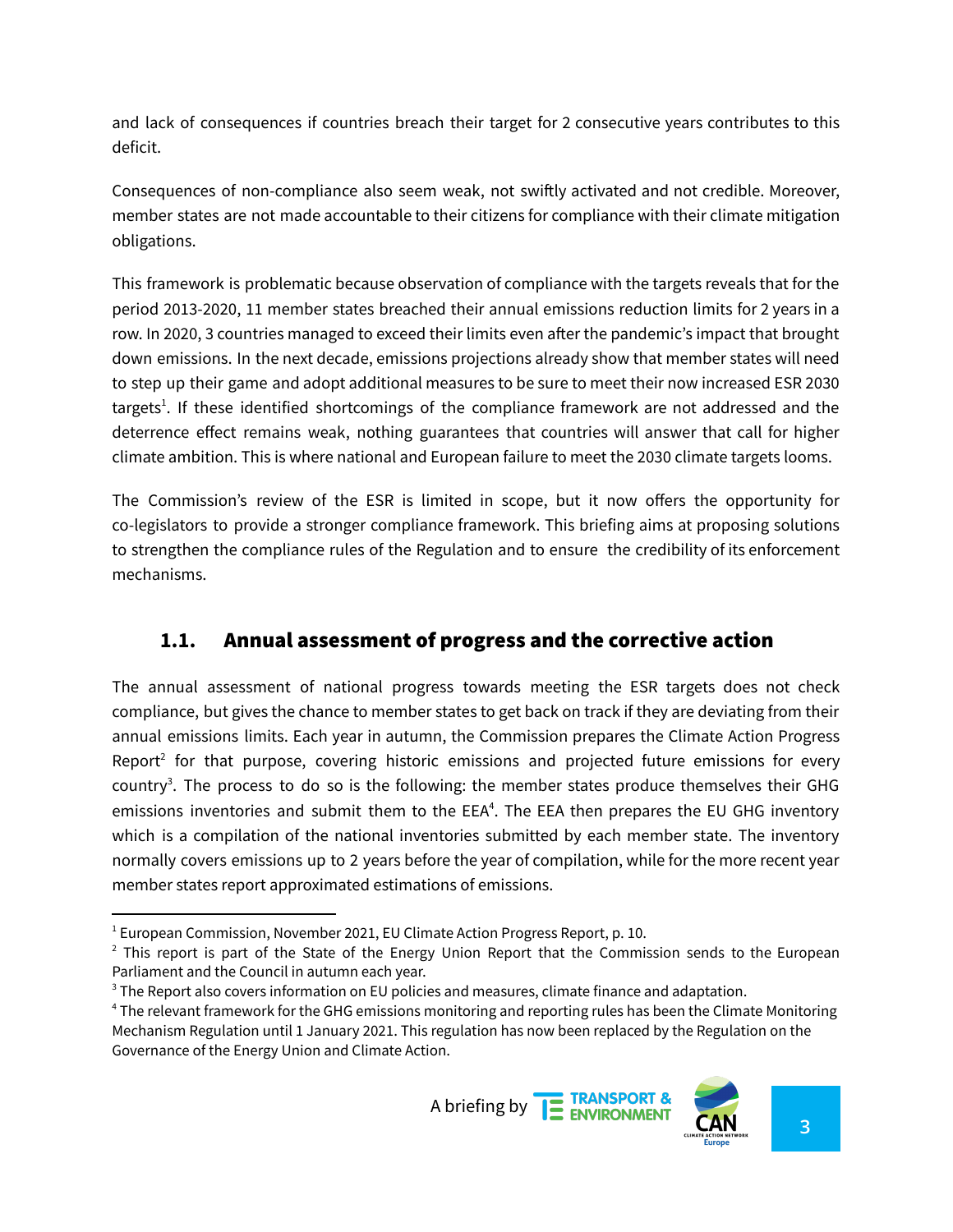If, on the basis of these data, the Commission finds that a member state is not making sufficient progress, it has to submit a corrective action plan with additional actions to implement and a strict timetable to do so.

There are a number of reasons why this corrective process lacks teeth:

- There is no guarantee that member states will present good quality corrective plans. The Commission *'may'* give its opinion on how a country is planning to improve its climate action, but it is not obliged to do so. Countries must take the Commission's opinion into consideration. But if their plan is found to be insufficient, they are free to decide whether to follow the Commission's opinion and revise their plan or not.
- Moreover, if a country is found to be making insufficient progress for 2 consecutive years, no additional consequence is provided. According to the EEA's data reporting<sup>5</sup>, 11 countries (AT, BE, BG, CY, DE, EE, FI, IE, LU, MT, PL) exceeded their emissions limits for 2 consecutive years during 2013-2020 and of these, 6 countries also exceeded their 2020 emissions allocations (BG, CY, DE, FI, IE, MT). This trend clearly indicates that non-compliant member states do not swiftly correct their course of action and that the measures planned in those member state's National Energy and Climate Plan (NECP) are probably not adequate to meet their targets.
- The process is not transparent enough, meaning national civil societies lack data and information to keep their national governments accountable. It is unclear to the public on which basis or through which criteria the Commission assesses if a member state is making sufficient progress, nor does civil society have access to the Commission's recommendations on national corrective action plans or to member states' response to them. Hence, there is no control by citizens over the actions undertaken by their governments.
- There is no connection between the corrective action plans and the NECPs. This lack of a link is surprising, since the NECPs indicate which measures and policies a country has planned to put in place to reach its energy and climate objectives, including its mitigation target for the ESR sectors. The corrective action plans, on the other hand, add climate actions to those already planned and, as such, are substantially an addition and a correction to the NECPs.

#### **1.2.** Compliance check

In 2027 and in 2032, the Commission will check whether member states have complied with their ESR obligations. Member states that breach their Annual Emissions Allocations <sup>6</sup> are not yet non-compliant:

 $6$  Under the ESR, member states' pathway towards the 2030 targets is described by an emission reduction trajectory. The travel direction towards the CARE target is set by a linear reduction trajectory. On that basis, Annual Emissions Allocations (AEAs) break each member state's 2030 target down into yearly emissions budgets. National emissions must remain below the allocations.





<sup>5</sup> <https://climate-energy.eea.europa.eu/topics/climate-change-mitigation/effort-sharing-emissions/data>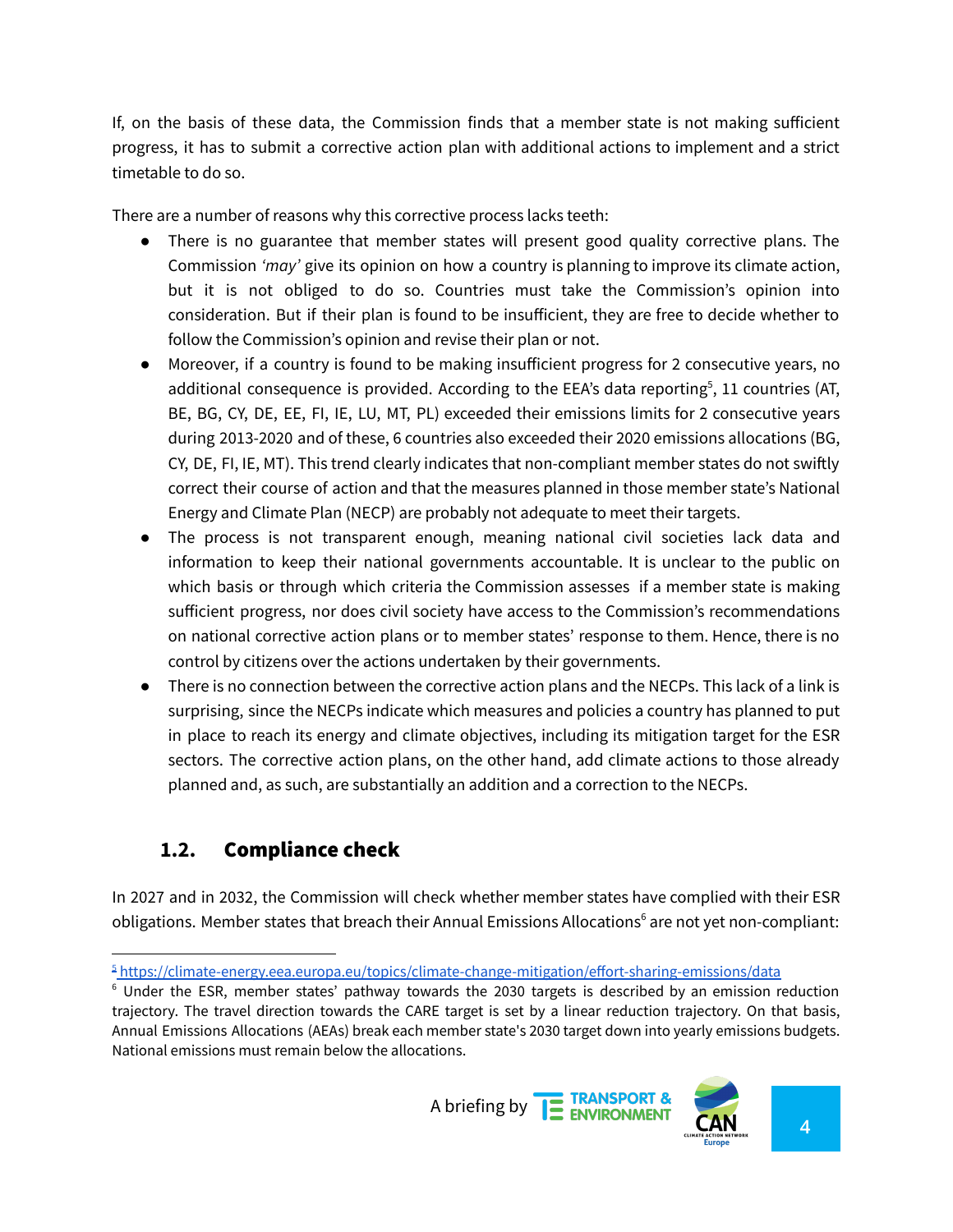they have the possibility to resort to flexibilities<sup>7</sup> provided by the ESR which gives access to extra allocations. If after that a country still exceeds its annual emissions levels, automatic sanctions apply.

Currently, the ESR provides two sanctions for a non-compliant country:

- Its emissions in excess are increased by a multiplier  $(1.08)$  and added to the emissions reported in the following year.
- It cannot transfer<sup>8</sup> its emissions allocations to other countries.

The problem with the first sanction is that increasing the reduction effort demanded from a state that is already in breach with its ESR obligations might not be a sufficient deterrent. Similarly, only limiting the possibility to trade allocations for a non-compliant country is not enough to urge it to start complying. In principle, if a country is breaching its targets, even after using the flexibilities, it should be pushed to step up domestic mitigation action to comply with its obligations beyond the use of *any* flexibility.

In addition, the Commission could choose to start an infringement procedure against the non-compliant member state as provided by the EU treaty law<sup>9</sup>. However, this procedure does not seem to be the right instrument to react to a breach of the ESR's emissions limits, foremost because it does not provide a timely and certain response. The procedure is complex, involves many steps (which require member state collaboration – which is not granted) and above all takes a long time before producing the result that the member state complies<sup>10</sup>. But even if the procedure is triggered in 2032 and is carried out successfully, by the time that member state cuts its emissions, it would already be too late to meet the 2030 target. And too little: extra emissions would already be warming up the atmosphere.

Instead, foreseeable, tangible and credible sanctions should kick in immediately to avoid a further increase of emissions above the limits and to instantly put the member states back on track. The urgency of tackling climate change does not hand the EU the luxury to wait for the lengthy infringement procedure to produce results. To make member states stick to their binding emissions

<sup>&</sup>lt;sup>10</sup> Stages of an [infringement](https://ec.europa.eu/info/law/law-making-process/applying-eu-law/infringement-procedure_en) procedure.





 $<sup>7</sup>$  Flexibilities are provided by the ESR to help member states to comply and consist in processes of borrowing,</sup> banking and trading of AEAs. Within certain limits, extra AEA are also made available via the Safety Reserve and the credit-offsetting with the LULUCF and the ETS sectors. For an in-depth description of how flexibilities work and what is their impact on the environmental integrity of the ESR, see T&E's briefing "Fit to lose the [climate](https://www.transportenvironment.org/discover/fit-to-lose-the-climate-challenge/) [challenge".](https://www.transportenvironment.org/discover/fit-to-lose-the-climate-challenge/)

<sup>&</sup>lt;sup>8</sup> Article 5 of the ESR gives the possibility to member states to sell their surplus of allocations to other member states against the payment of a certain amount agreed between the parties. There is no transparency around these transfers and the amount of the revenues nor there is an obligation to reuse these revenues to finance mitigation and adaptation measures in the ESR sectors.

<sup>9</sup> Articles of 258 and 260 of the Treaty on the Functioning of the European Union (TFUE)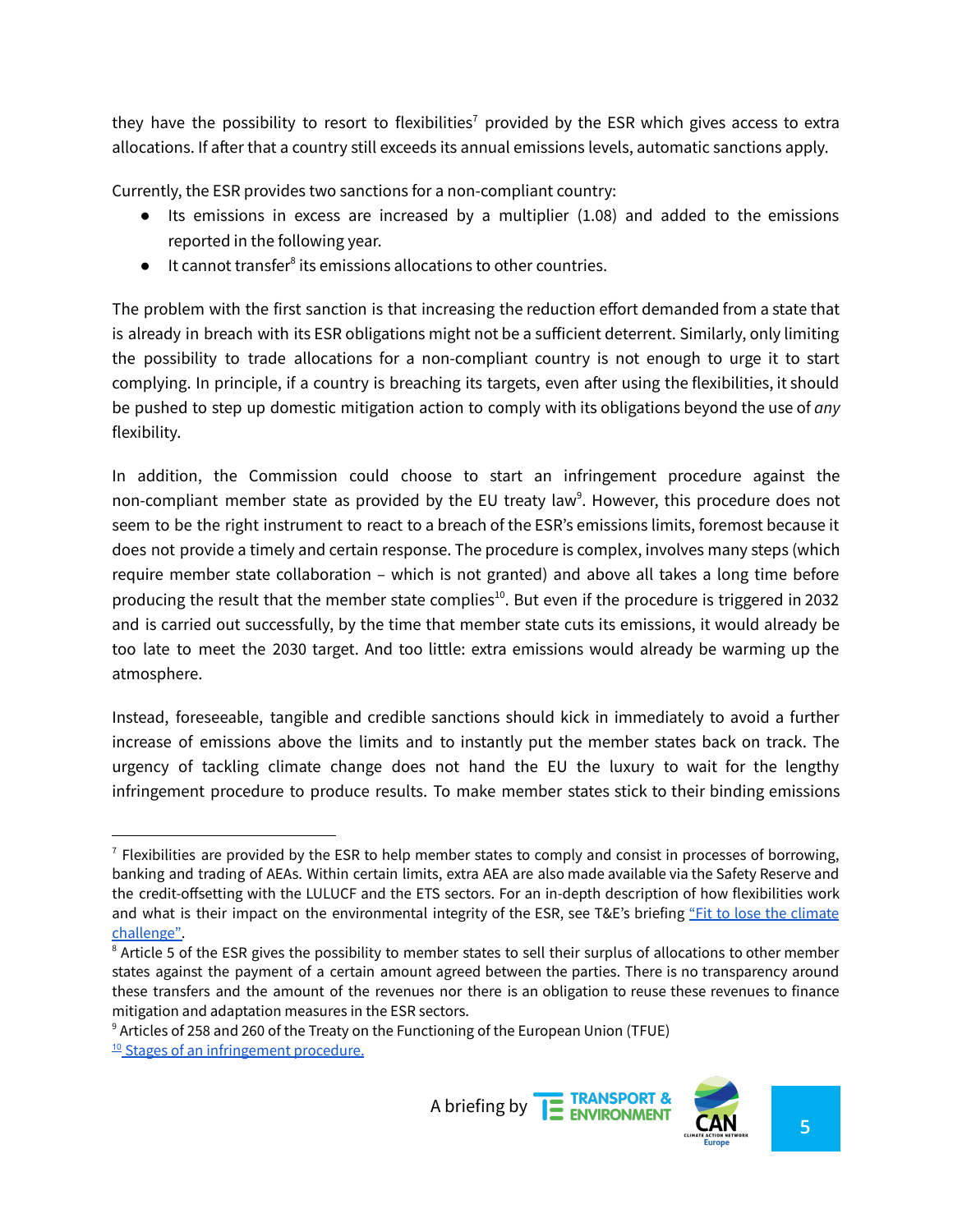limits, real deterrence to compliance failure should be embedded in the Regulation itself, through its own compliance rules.

### **1.3.** Compliance so far: know the past to understand the future

The Effort Sharing enforcing tools have never been used during the period when the Effort Sharing Decision still applied<sup>11</sup>. In the past years, member states that exceeded their annual emissions limits have used the flexibilities provided by the ESD to comply, hence no corrective process or sanctions have been needed. For instance, in 2018 all the countries that exceeded their emissions limits (AT, BE, BU, CY, EE, FI, DE, IE, LU, PL, MT) could use their own saved surpluses of the previous years. These countries were able to remedy the breach by using their surplus and avoiding to buy allocations from other countries. This was possible because the Allocations in the ESD system were rather generous (See Fig. 1 below).

Malta is the only country that needed to buy allocations (in this case from Bulgaria) to fill its compliance gap. For the 2019 compliance check, something similar can be expected<sup>12</sup>. AT, BE CY, DE, EE, FI, IE, LU, PL, MT have exceeded their emissions limits and will use the surplus that they banked. However, DE, IE, MT have not banked any allocations and will need to buy them.

Also for 2020, the approximate emissions data currently available suggest a similar scenario: BU, CY, FI, DE, IE, MT exceeded their annual emissions allocations and once again, DE, IE and MT will have to buy allocations. What is concerning is that, even if emissions in the ESR sectors (and economy-wide) have decreased significantly in 2020 due to the Covid-19 pandemic, those three countries still breached their limits.



 $<sup>11</sup>$ The ESD set national climate targets for the non-ETS sectors for 2020 and distributes Annual Emissions</sup> Allocations (i.e. annual limits to emissions) to each member state for the period 2013-2020. According to its rules, the Commission checks whether member states comply with their ESD obligations *annually*. The sanctions for non-compliance are similar to those of the ESR: production of a corrective action plan, increase of the reduction effort by a multiplier and the ban on transfer allocations. The compliance check has been moved to 5-years cycles in the ESR because the Commission estimated that this would make the EU save administrative costs of 1 150 000 EUR per year (COM(2016) 482 final, p. 7).

 $12$  The 2019 compliance cycle is still ongoing as the emissions reporting for that year was initiated in 2021. After a Union's review of national GHG emissions is made by a group of experts and the EEA, the Commission adopts the decision determining the level of emissions of each country. At that point, member states with emissions above their ESD allocations have 4 months to comply by using the flexibilities.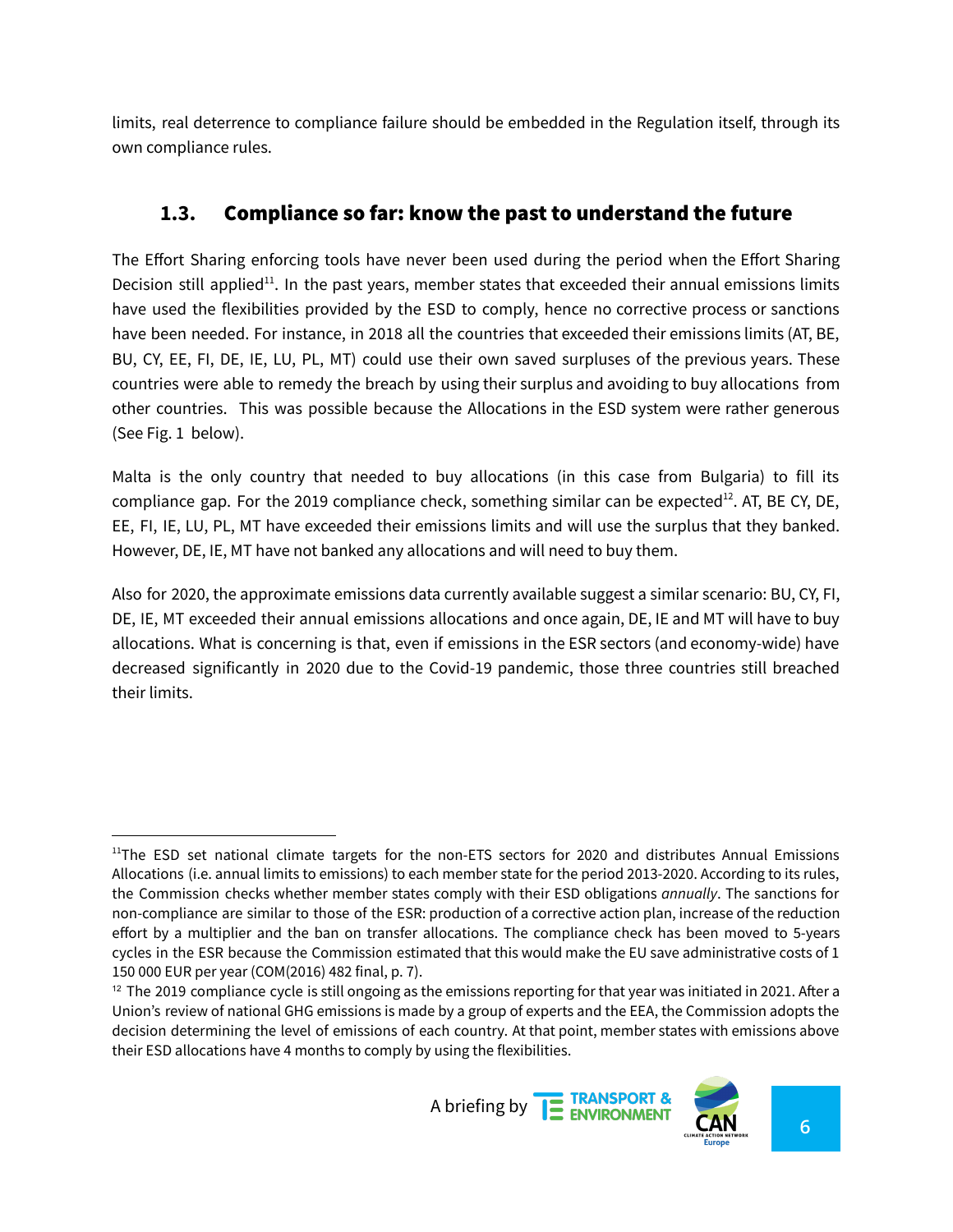

The cumulative surplus of AEAs is computed as a percentage of 2005 base year emissions on the basis of EEA data for 2013-2019 for the EU27. BU sold 6% of its surplus to MT.

TRANSPORT & Y **n** © in<br>TE ENVIRONMENT @transportenvironment.org

Figure 1: Cumulative surplus of allocations in 2013-2019

With the ESD compliance checks for 2019 and 2020 ongoing, it is already clear that some member states missed their binding emissions limits in those years, even if the emissions allocations under the directive were rather generous and even if the pandemic gave a downward push to emissions. These

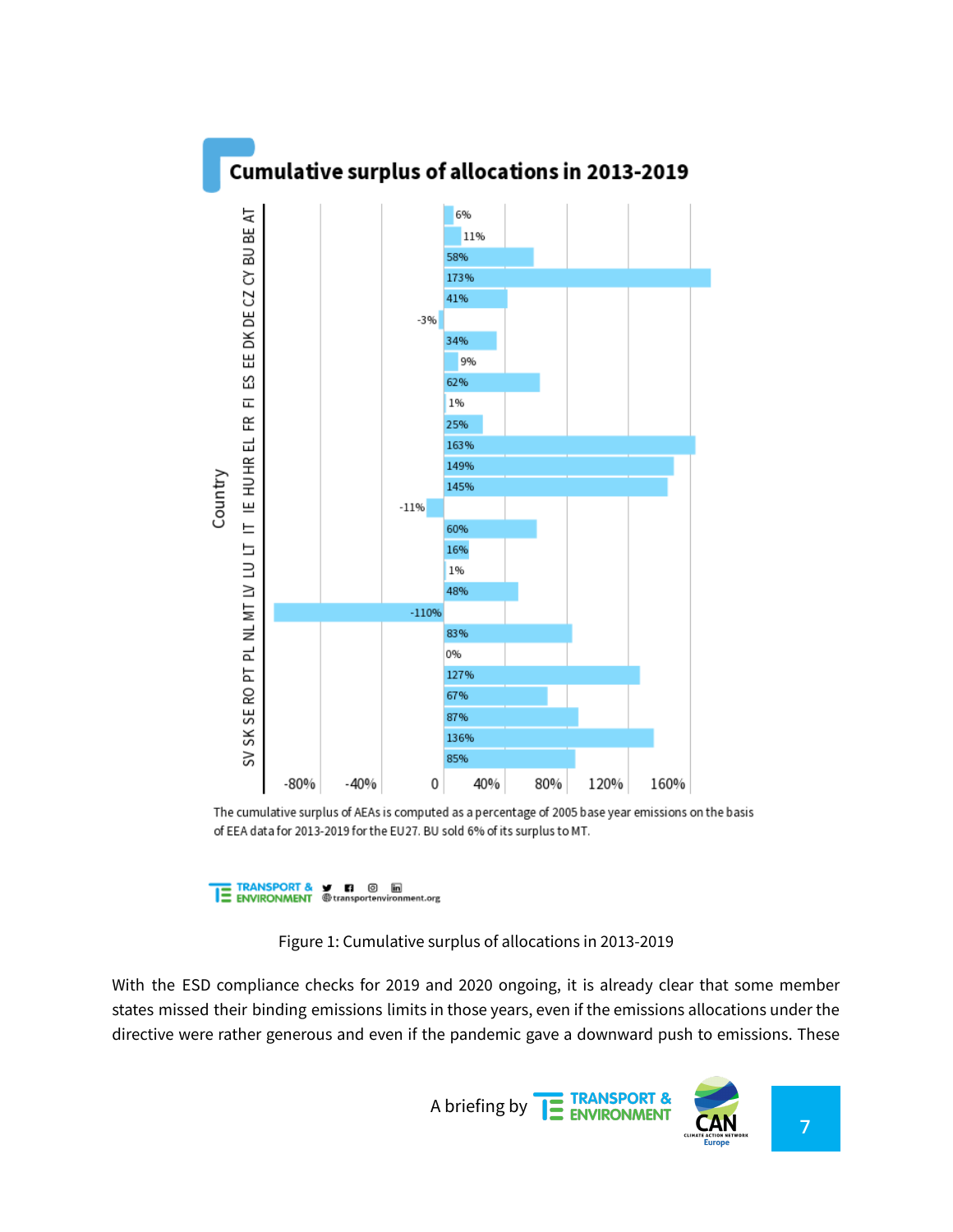countries will now have to buy allocations from other countries that are willing to sell their allocation surplus.

If this is the picture of compliance under the ESD, then full compliance with the old 2030 ESR targets is not guaranteed either. Back in 2021, the EEA and the European Commission<sup>13</sup> estimated that the national measures planned in the NECPs would only be just sufficient to meet the EU's collective ESR target, while some individual countries would fall below their national targets.

Now, as part of the Fit for 55 package, the Commission proposed an increase of the 2030 ESR national targets. If member states do not update their NECPs by planning sufficient additional measures and policies, the risk of non-compliance looms. The measures included in the old NECPs will result in insufficient emissions reductions. Fig. 2 below shows how far the emissions projections based on the old NECPs place us from reaching the new and higher ESR 2030 targets.

However, if they wanted to, member states would be capable of meeting the new and higher targets by putting in place additional climate measures. In fact, the Commission estimated that they can do it in a cost-effective way<sup>14</sup>. In addition the generous funding from the Recovery and Resilience Facility should be used precisely to finance a green post-pandemic economic recovery. The problem is: a weak ESR compliance framework will not deter member states from taking the urgent need of stepping up the ambition of European and national regulatory measures lightly.

 $14$  See the Impact Assessment of the Commission accompanying the proposal to review the ESR (SWD(2021) 611 final), p.35. <sup>13</sup>See:[https://www.eea.europa.eu/data-and-maps/indicators/progress-towards-national-greenhouse-gas/assess](https://www.eea.europa.eu/data-and-maps/indicators/progress-towards-national-greenhouse-gas/assessment) [ment](https://www.eea.europa.eu/data-and-maps/indicators/progress-towards-national-greenhouse-gas/assessment) and [https://ec.europa.eu/clima/system/files/2021-11/policy\\_strategies\\_progress\\_com\\_2021\\_960\\_en.pdf](https://ec.europa.eu/clima/system/files/2021-11/policy_strategies_progress_com_2021_960_en.pdf)

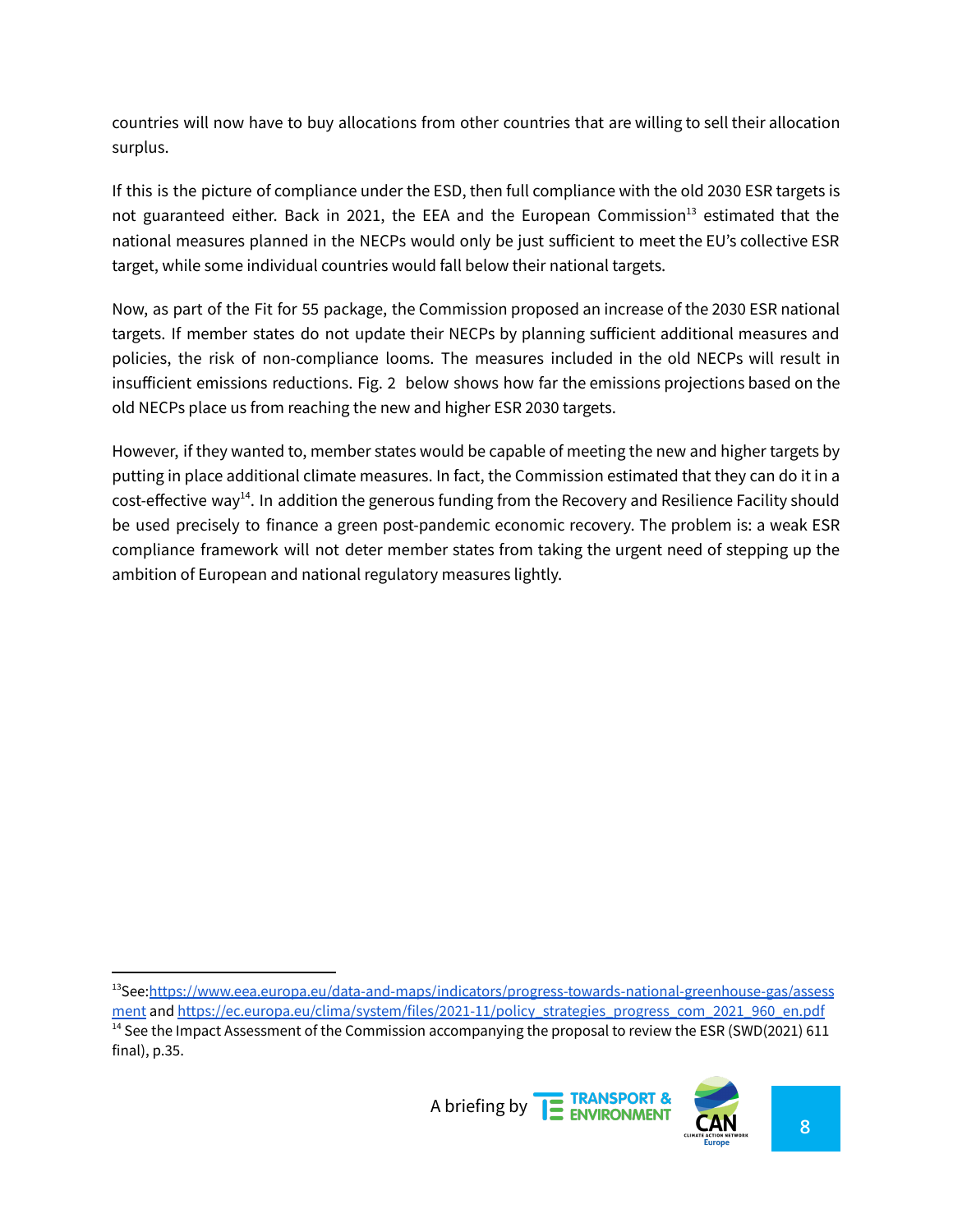

TRANSPORT & T & T © ENVIRONMENT @transportenvironment.org

Figure 2: National and EU progress towards 2030 ESR targets

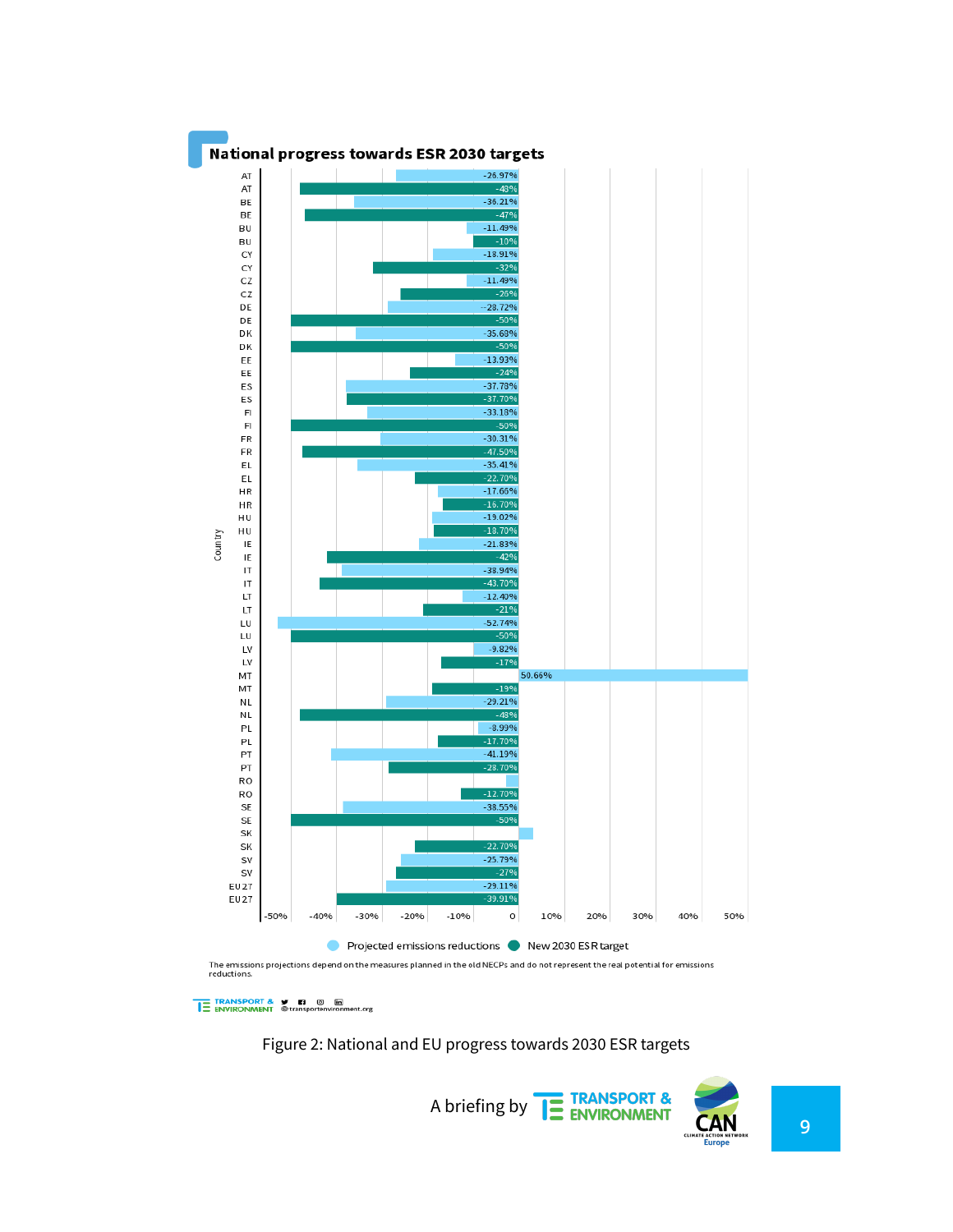## 2. How to make ESR's rules fit for its binding targets?

Strengthening the compliance framework of the ESR is necessary and possible. T&E and CAN Europe have identified the solutions at hand which are presented below.

#### **2.1.** A corrective action process that bites

Before asking member states to produce a corrective action plan, we are suggesting, as did the European Parliament's ESR rapporteur, for the member state to present an explanation as to why they have not met their target. This measure is in no way an alternative to the corrective action plan but a first step. The plan will include a concrete measurement of how much the policies and measures included in the corrective action plan will enhance their emissions reductions in relevant sectors and will link this to their NECPs. The methods used for this accounting will be made easily accessible to the public, allowing NGOs and individuals to analyse the methods used and avoid any 'miscalculations'. To make sure the link with the NECPs is made, member states should reference any corrective action plans and Commission's opinions in their revised NECPs.

Indeed, good quality and publicly available data would help to identify which measures are adopted, how successful they are and why. At present, this information is very widely dispersed and it can therefore be difficult to compile and evaluate.

For more robustness and relevance of the corrective action plan, not only will the Commission's opinion of the corrective action plan be mandatory, but if member states do not address in full or in part the Commission's opinion by adapting their plans, they will be denied access to all flexibilities under Article 5. This process guarantees the quality of the corrective action plan and provides for a deterrent mechanism, to make sure there is follow up and that member states take this exercise seriously and are not left off the hook.

Adding to this, if for two consecutive years, a corrective action plan is required from the same member state, it is obliged to delay the process, initially planned for 3 months, to allow for there to be meaningful public participation included. This will allow for NGOs and individuals to be empowered, will increase national ownership of the targets and force the member state to be in the spotlight and put an end to doing the process behind closed doors with no consequences. To add a deterrent to this, if the member state has had to provide an action plan for 2 consecutive years then there will also be a monetary sanction, whereby the Commission shall impose a fine.

The above processes are designed to help member states make the right adjustments and guarantee they are on the right pathway towards their targets and climate neutrality.

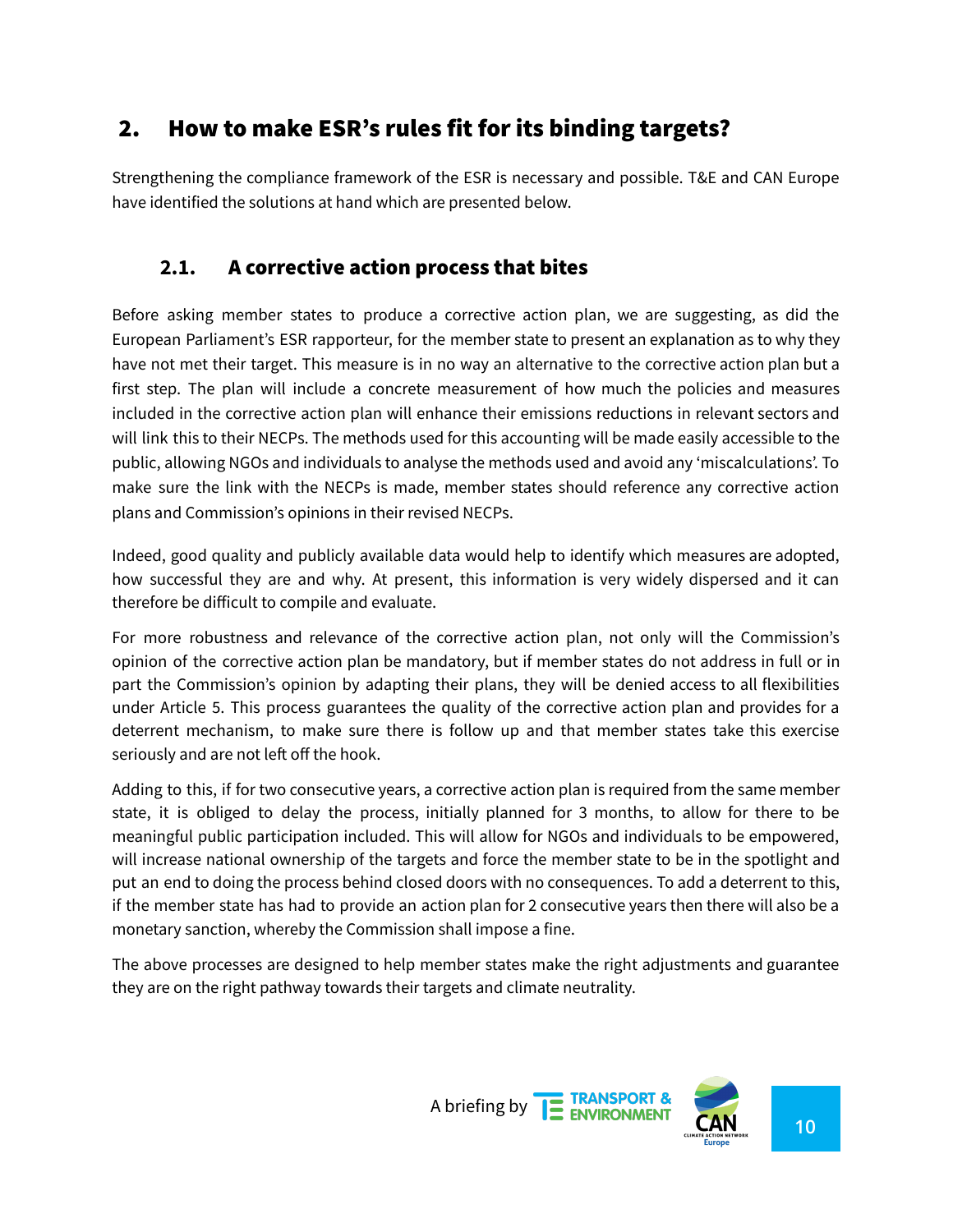#### **2.2.** Make non-complying expensive

The most effective way to make the consequences of non-compliance more tangible for member states, is to provide a sanction that hurts financially. A penalty of a financial nature would constitute a concrete and stronger deterrent to deviation from the ESR emissions limits than the provision of the "multiplier" as is currently the case.

There are two alternative options to produce such an effect:

- 1) The European Commission could impose a monetary penalty on the non-compliant state. The amount of such penalty should reflect the real social cost of emitting the tonnes of CO2eq in exceedance of the ESR limits. The best measure of this real social cost is the 2030 shadow price of carbon estimated by the European Investment Bank: 250 EUR/tonne of CO2eq. The shadow price is meant to be used to guide climate-proof investment decisions, but it also reveals well what is the burden imposed on the society when a member state pollutes above its ESR limits. The revenues collected from the sanctioning should then be recycled to make the ESR sectors greener and to help vulnerable households and citizens in their transition towards sustainable solutions. A way to do it would be to make these revenues flow into the Social Climate Fund (SCF) that the Commission proposed to establish in connection with the new European Emissions Trading System (ETS) for road transport and buildings.
- 2) An amount equivalent to the shadow cost of carbon, multiplied by the tonnes of CO2eq in excess of the ESR national target, could be withheld from the allocations of EU funds to which the non-compliant member state would be entitled. The allocations would be released only once that the member state starts complying again and cut emissions accordingly.

Either way, it is ensured that the member state pays to the society the real cost of the climate damage it is causing by breaching its climate limits.

In addition, the current sanction that forbids the member state to transfer its allocations as long as non-compliance persists, could be extended to the use of all flexibilities of the ESR. Insofar they provide additional emissions allocations to member states, flexibilities can be considered as a buffer between complying and not. Thus, if even after the use of flexibilities and the undertaking of the corrective action process, a member state misses its target, it should be compelled to rethink its climate strategy without relying any further on the availability of those flexibilities.

Such a financial penalty would be part of the wider compliance framework, which would also entail the mechanisms through which member states' action becomes visible and the civil society keeps their governments accountable.

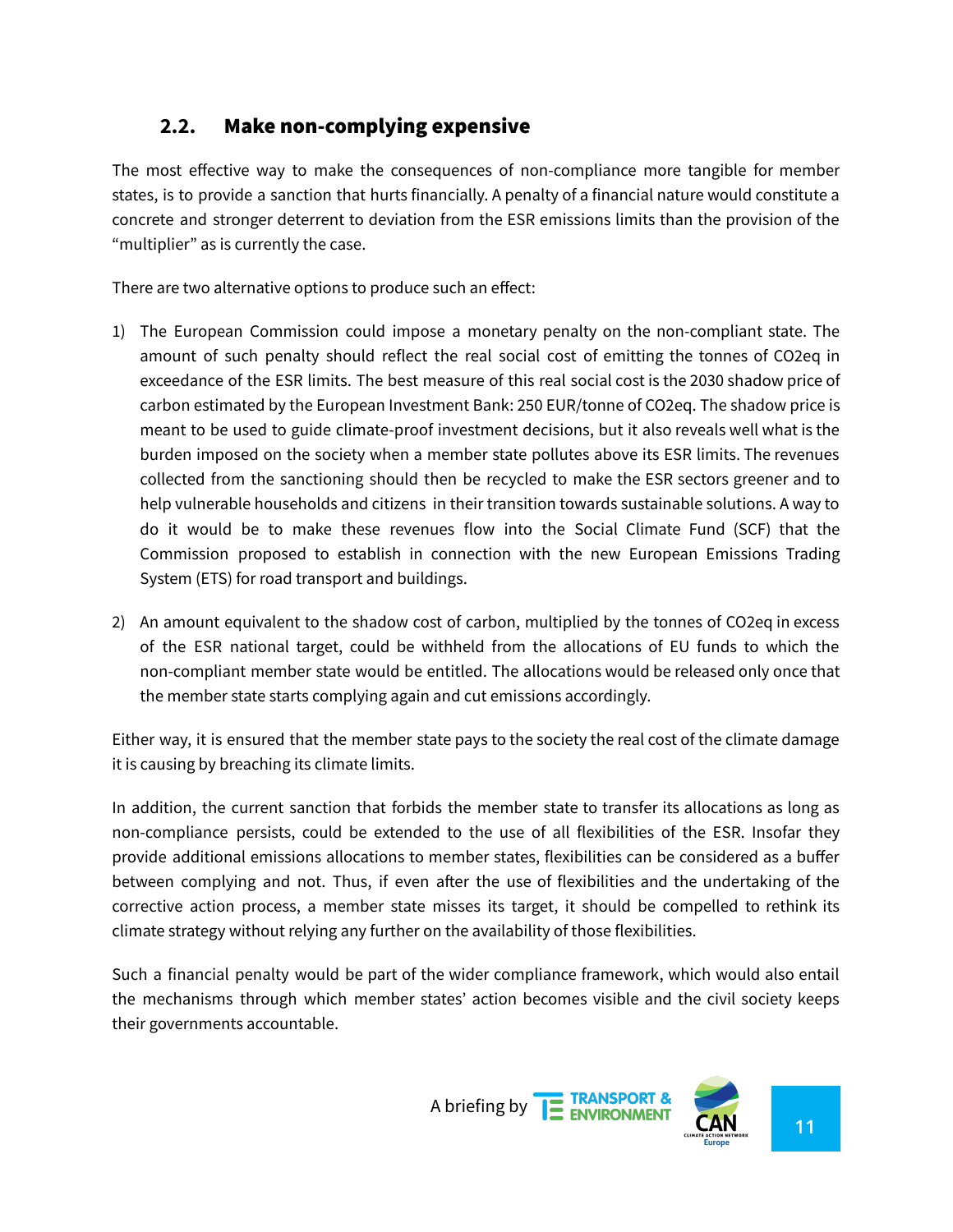#### **2.3.** Access to justice

Access to justice (A2J) is a package of rights which allows members of the public (i.e. individuals and NGOs) to go to court when there is a violation of law. Unfortunately, evidence is that in an appreciable number of Member States access to environmental justice fails to meet the standards required by EU and international law; so in those states access to the national courts will be difficult or even impossible, which is why including access to justice provisions in sectoral legislation is so very crucial.

The EU Commission has long recognised there is a problem with respect to the absence of EU rules guaranteeing public rights of A2J and in 2020 called on the Council and the Parliament to introduce explicit access to justice provisions in sectoral legislation, stating that it "is for the co-legislators to include provisions on access to justice in EU legislative proposals made by the Commission for new or revised EU law concerning environmental matters".

What is more, effective access to justice will contribute to national ownership of the 2030 targets, by ensuring that Member States' authorities are accountable to their own citizens and their national courts, rather than leaving citizens dependent on the EU institutions and lengthy processes to ensure that Member States make their minimum contributions as required.

With this in mind, the provision we are looking to include into the ESR would play a double role. Firstly, it will allow for all acts or omissions going against the scope of article 4 to be challenged. More concretely this includes targets contained in the ESR and corrective action plans, if for example a Member State were to disregard the opinion from the Commission.

In addition to this, the ESR has been deemed the best vehicle at present to try and amend the outdated Governance Regulation, which has not been reopened. Here, by including acts and omissions under Article 10 of the governance Regulation we allow for there to also be challenges to NECPs and nLTS that are not ambitious enough, do not comply with satisfactory levels of policy participation.

## 4. Conclusions

The in-depth evaluation of the ESR compliance rules has revealed a weak framework for enforcement that is not fit for binding and ambitious national climate targets. Those rules would not be sufficient to create a real deterrent effect and ensure that member states stick to their (now higher) ESR targets. While the increase of the ESR targets has been necessary to ensure that the EU follows its promises of mitigation and long-term climate neutrality, the risk that countries do not sufficiently commit, each of them, to put in place the measures and the policies that would make their achievement possible could materialise. The compliance framework of the ESR could be strengthened through improvements of